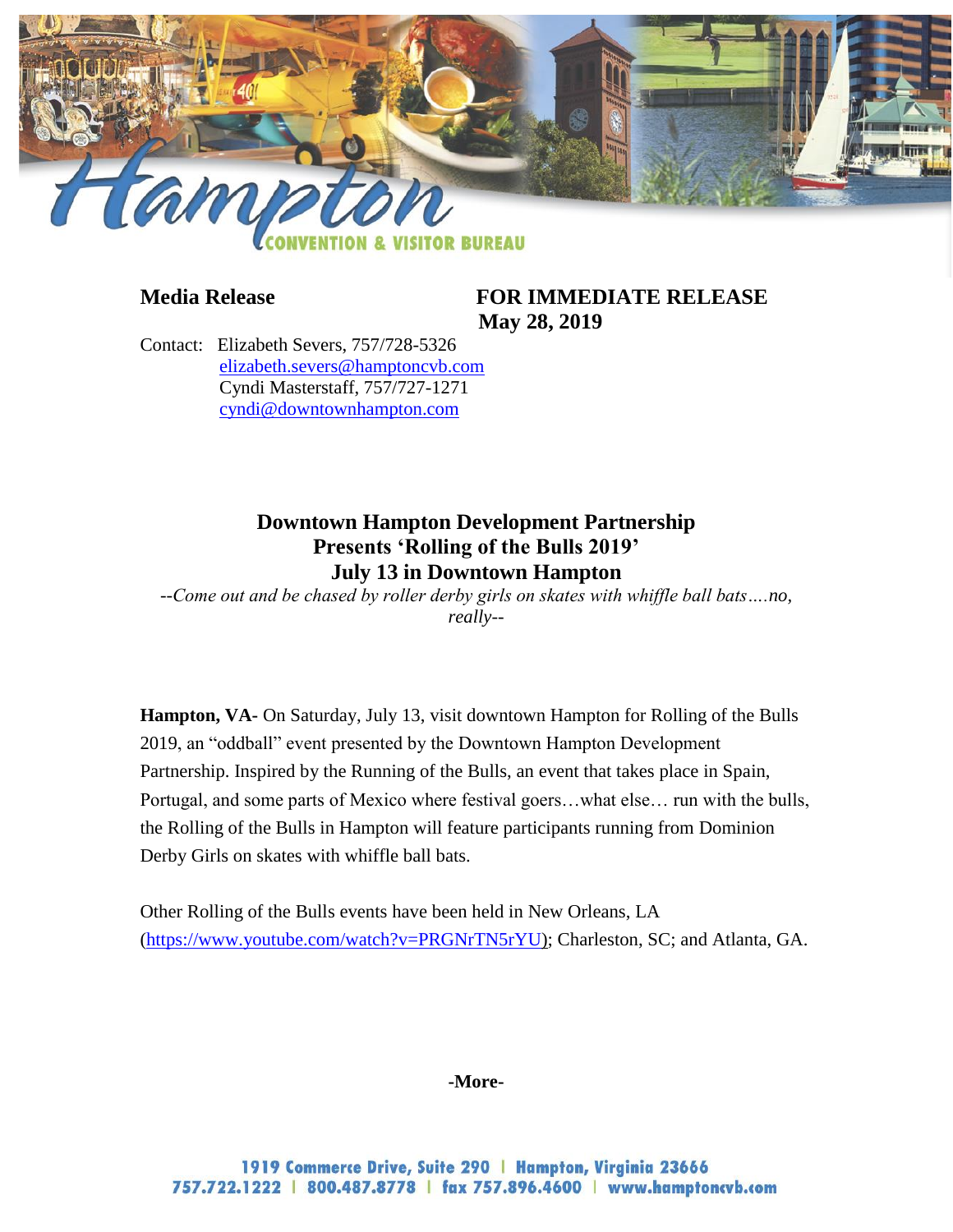**Downtown Hampton Development Partnership Presents 'Rolling of the Bulls 2019' July 13 in Downtown Hampton- Page 2**

# **Rolling of the Bulls 2019 Schedule Saturday, July 13**

**3:00 p.m. – 6:00 p.m.** Fundraiser on the deck at Marker 20 for the Dominion Derby Girls. A fee of \$15 gets you paella, awesome drink specials, and a custom red scarf. A fee of \$25 gets you VIP, which includes a swag bag. To register, visit www.brownpapertickets.com/event/4204037.

**5:45 p.m. – 6:30 p.m.** Register for the Rolling of the Bulls- The rolling is free but you must sign up to participate; minors must have an adult on-site. Registration will be located in front of the deck at Marker 20.

**6:35 p.m. –** Blessing of the Bulls – don't miss this highly spiritual and totally hilarious "blessing"

**6:40 p.m.** The Rolling Begins: The runners go through the gauntlet of bulls and begin down the course

**6:50 p.m.** The race ends and "Bull Fight" begins

**7:00 p.m.** Dividing of teams for La Balloontina

The Balloontina is patterned after La Tomatina. La Tomatina is a large tomato fight and carnival in the tiny town of Bunol, Spain. But because Carlyle is a carnivore, we are doing it with balloons with red food coloring in them. That way no tomatoes get hurt. The winner will be the person with the most amount of white clothes after the 2000 balloons have been thrown.

This year's Rolling of the Bulls and La Balloontina will be part of the Downtown Hampton Block Party. Music will take place 6:00 p.m. – 10:30 p.m. Live music begins at 7:00 p.m. with Dharma Initiative and then enjoy national artist and soul queen Sister Sparrow and The Dirty Birds when they take the stage at 9:00 p.m.

Queens Way Hampton, VA 23669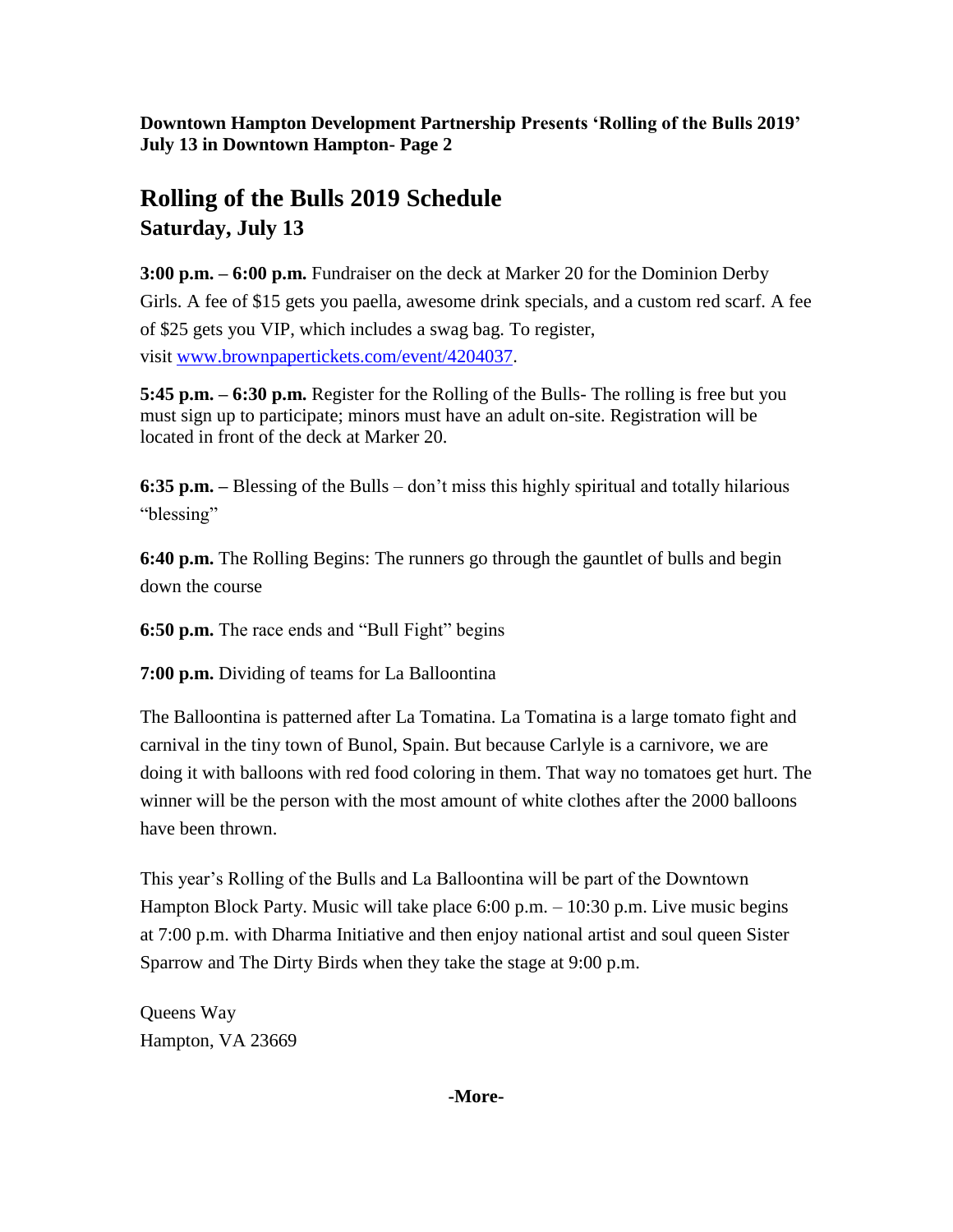# **Downtown Hampton Development Partnership Presents 'Rolling of the Bulls 2019' July 13 in Downtown Hampton- Page 3**

For more information on Rolling with the Bulls, call 757/727-1271 or email [cyndi@downtownhampton.com.](mailto:cyndi@downtownhampton.com) To register for the Marker 20 pre-party, visit http://www.brownpapertickets.com/event/4204037. Information can be found at [www.hamptonblockparty.com.](http://www.hamptonblockparty.com/)

Dominion Derby Girls is an all-female flat track roller derby league formed with the purpose of promoting the sport of roller derby and giving back to the community. They are not for profit tax exempt organization that donates volunteer time and proceeds from bouts to charitable causes in the Hampton Roads region. The Dominion Derby Girls follows all rules and regulations of the Women's Flat Track Derby Association and is a proud member of the WFTDA. Above all, they are an amateur athletic organization, priding itself on the strength and diversity of its all-female skaters.

For nearly a decade, Sister Sparrow and The Dirty Birds have been hailed for their explosive brand of modern soul, equally celebrated for their three studio albums and electrifying live performances. Arleigh Kincheloe grew up amongst an intensely musical family in upstate New York's Catskill Mountains, co-founding Sister Sparrow and the Dirty Birds with her brother Jackson at just 18. The band based itself in Brooklyn and soon earned a rep as one of the hardest working outfits anywhere in the world, playing upwards of 150 shows each year including headline dates, sold out residencies, and top festivals. "Sister Sparrow, Arleigh Kincheloe's nom de disque, is a soul queen," raved The Washington Post, while The Baltimore Sun simply noted, "Arleigh Kincheloe has one of the biggest voices in the business. Prepare to be blown away." Learn more about the band on their official website, [http://www.sistersparrow.com](http://www.sistersparrow.com/) .

The Downtown Hampton Development Partnership is a  $501(c)(3)$  not-for-profit organization dedicated to improving the economic health and quality of life in Downtown Hampton. The Partnership strives to manage private and public sector resources to create the best possible environment in which to live, work, shop, visit and do business.

Partially bordered by the Hampton Roads harbor and Chesapeake Bay, Hampton, with